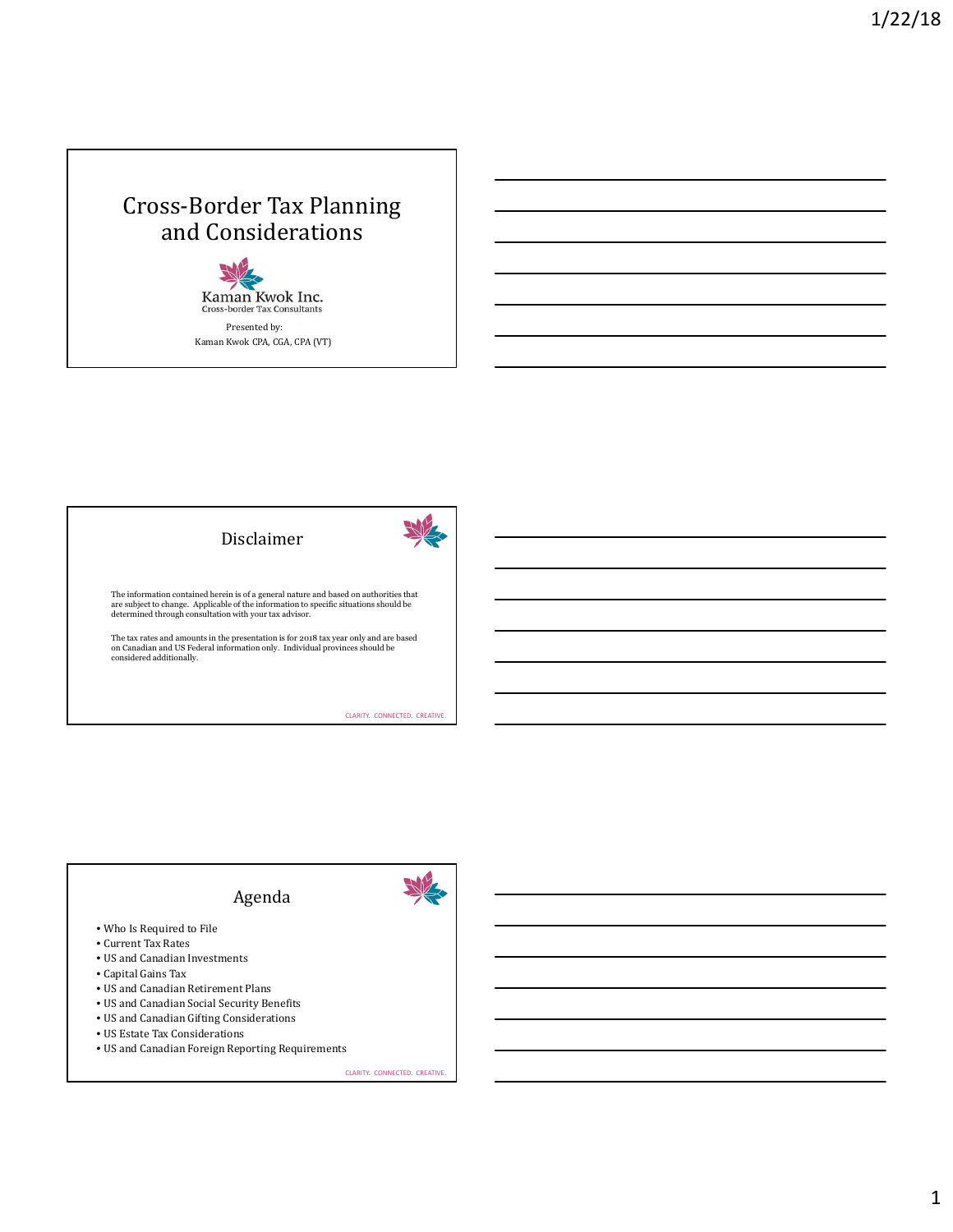## Who Is Required to File - US



• US Citizen • Worldwide income is taxable in the US • File Form 1040

- US Tax Resident Alien
	- Worldwide income is taxable in the US File Form 1040
	-
	- Residency start date Green card Substantial presence test
- Non-Resident Alien
	- US source income is taxable in the US Form 1040NR
	-
- All US citizens and green card holders are required to file annually until expatriation

CLARITY. CONNECTED. CREATIVE.

## Who is Required to File - Canada



- Taxpayers must file their own individual tax return • No joint filing available in Canada
- All Canadian residents are required to report worldwide income
- If a taxpayer ceases Canadian residency, the taxpayer will no longer be subject to Canadian tax on worldwide income
	- The taxpayer may be subject to Canadian departure tax when ceasing Canadian residency
- A non-resident of Canada will only be subject to Canadian tax on Canadian source income (e.g. Canadian rental income)

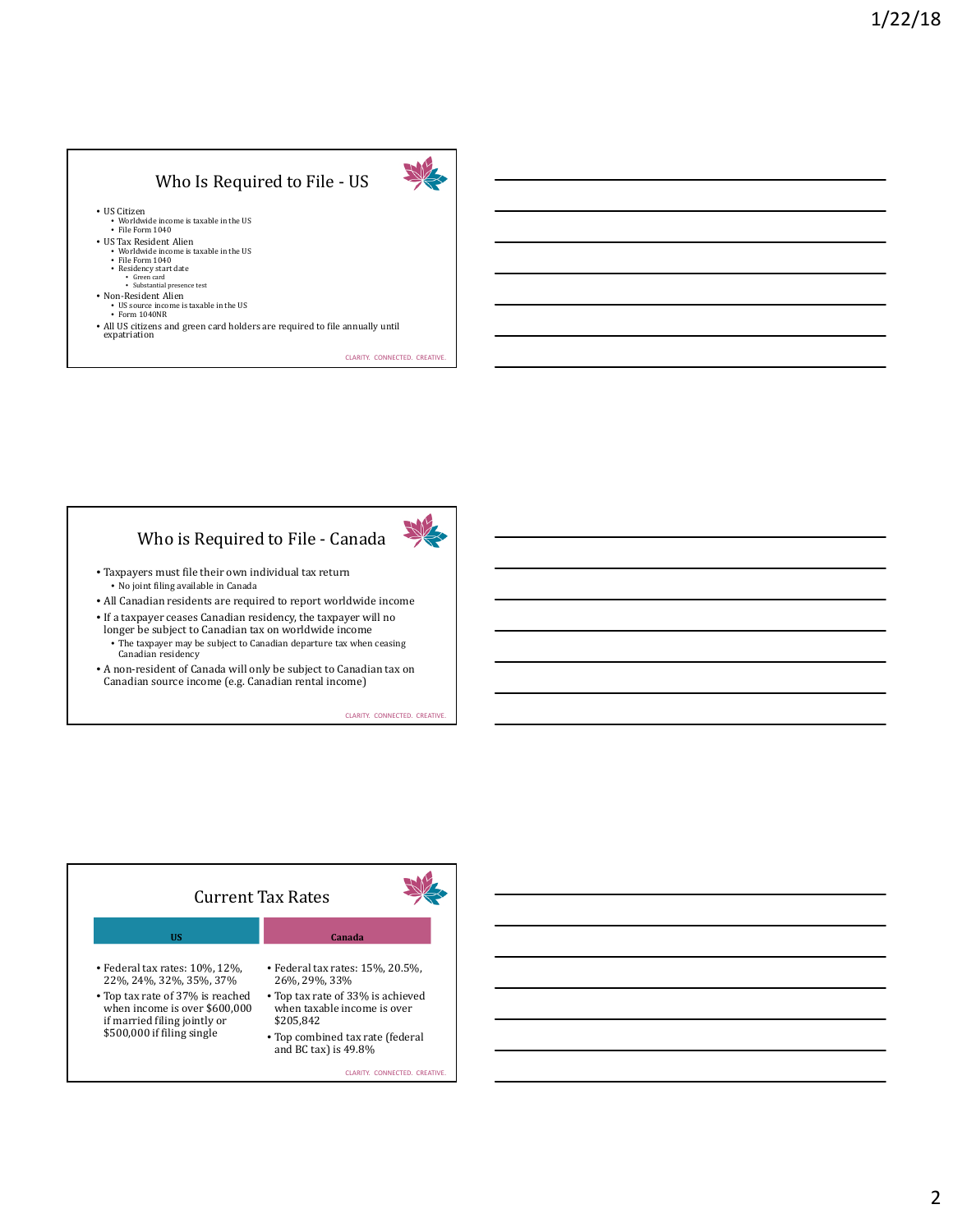## US Investments



#### • Municipal bonds

- Interest from US municipal bonds are tax-free for US tax purposes but are taxable for Canadian tax purposes
- Taxpayers should invest in bonds that result in the higher return and not
- make their investment decision based on the tax-free nature of the bonds
- Capital gain distributions
	- Capital gain distributions are treated as capital gains for US tax purposes but are considered dividends for Canadian tax purposes
		- Therefore US capital gain distributions do not receive the same treatment as capital gains and are not taxed at 50% of the marginal tax rate

CLARITY. CONNECTED. CREATIVE.

### US Investments – Special Flow through Vehicles



- For US tax purposes, taxpayers who hold US Limited Liability Companies (LLC) and S-Corporations (S-Corp) are taxed on the income that is flowed through to the individual shareholders
- For Canadian tax purposes, US LLC and S-Corp are considered corporations. Taxpayer will only be taxed on the distributions received and are considered dividends
- A possible mismatch on the timing of income recognition, income tax paid and foreign tax credits which may result in double taxation of income
- To ensure same tax treatment in both Canada and the US, a partnership structure should be considered

CLARITY. CONNECTED. CREATIVE.

## Canadian Investments

- Dividends from Canadian corporations
- Registered Education Savings Plan ("RESP")
- Tax Free Savings Account ("TFSA")
- Non-US Mutual Funds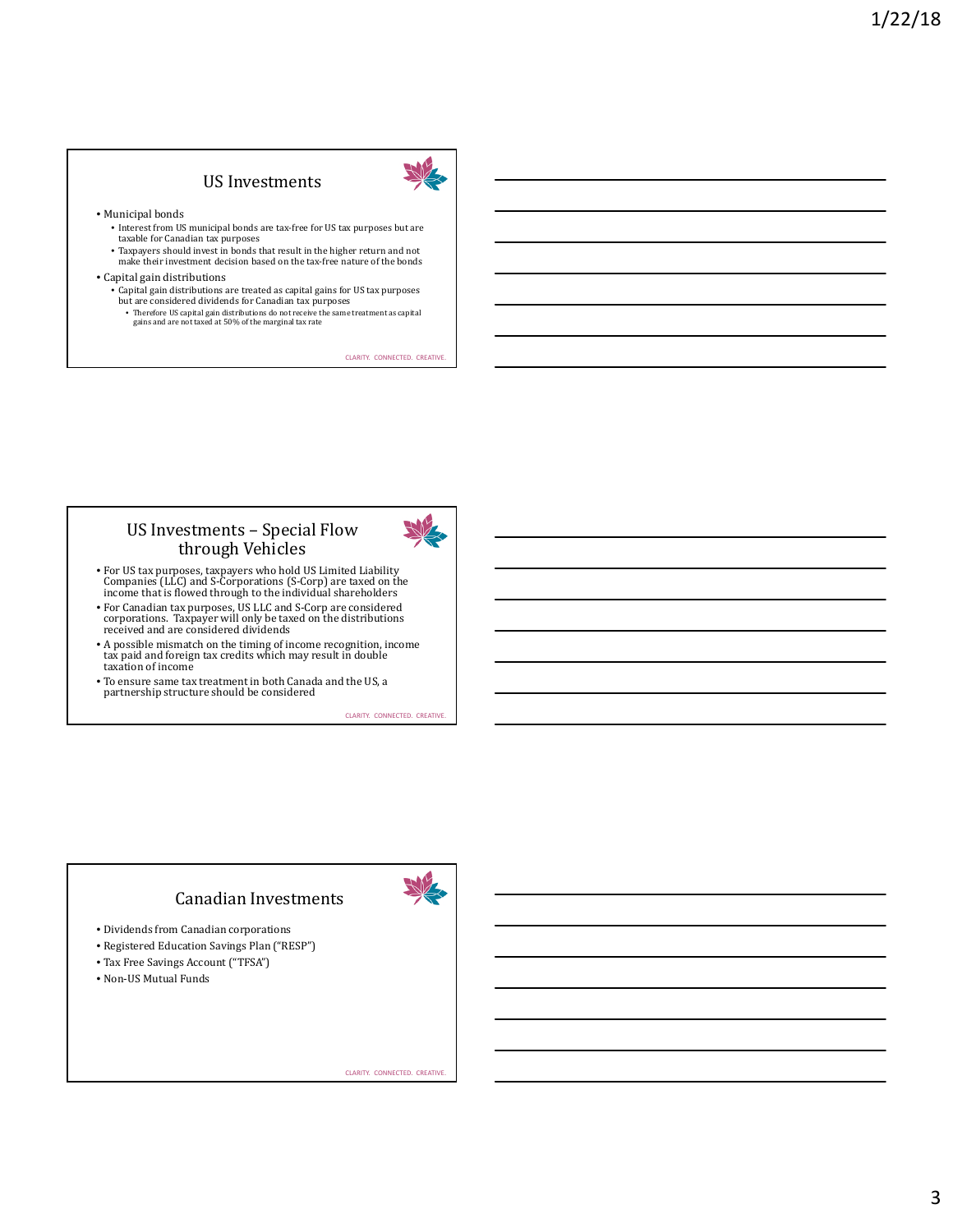## Canadian Investments



• Dividends from Canadian corporations • Taxed at a lower rate than interest income as taxpayers receive a dividend tax credit to reduce tax liability

• RESP and TFSA

- Required to include income on US tax return although tax exempt in Canada
- May be considered a foreign trust: Form 3520, Annual Return to Report Transactions with Foreign Trusts Form 3520-A, Annual Information Return of Foreign Trust with a US owner
- 
- -
- Non-US Mutual Funds<br>• Likely considered a passive foreign income company ("PFIC")<br>• Required to report taxable earnings from the PFIC on a current basis<br>• Form 8621, Information Return by a Shareholder of a PFIC<br>• US cit
	-

CLARITY. CONNECTED. CREATIVE.

## Capital Gains Tax



- Capital gains arise from the sale of capital property
- For US tax purposes, a taxpayer pay tax on capital gains at different tax rates depending on how long the taxpayer has owned the asset
	- Short-term investments (held for one year or less) are taxed at the taxpayer's marginal tax rate
	- Tax owing on long-term investments (held for more than one year) is capped at 20%
	-
	- Capital losses claimed are capped at \$3,000
- For Canadian tax purposes, the taxpayer will only be taxed on 50% of the gains at the marginal tax rate.

CLARITY. CONNECTED. CREATIVE.

## Capital Gains Tax - Home Sale



- A principal residence is exempt from Canadian tax purposes • Although the gain from sale is tax exempt, the sale must still be reported on the tax return
- Up to \$250,000 (\$500,000 if filing a joint return with spouse) of the gain from the sale of a principal residence is tax-exempt for US tax purposes
- If the taxpayer's spouse is a US non-resident, the taxpayer can consider gifting the home to their non-resident spouse before sale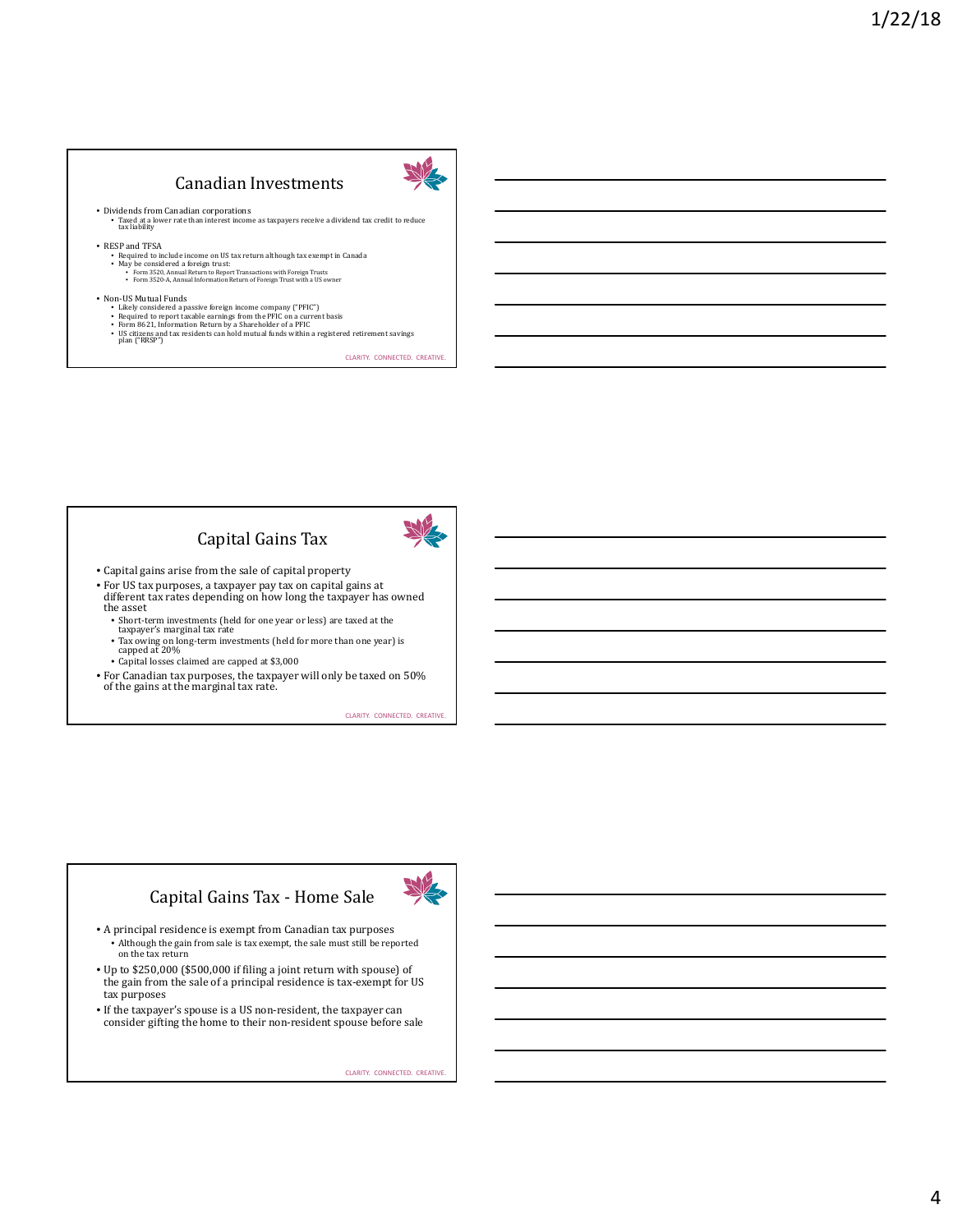## US Retirement Plans



• With<br>drawal from IRA (traditional, rollover, SEP or SIMPLE ) and 401(k)<br>• 10% early with<br>drawal penaliy if with<br>drawn before age 59  $\%$  early straing participation<br>• Z5% penalty if with<br>drawn from SIMPLE IRA within two

- 
- 
- 

• Income earned in a Roth IRA account is tax-free in the US but taxable in Canada • Roth IRA is not a "foreign retirement arrangement" and is therefore subject to rules that apply to custodial accounts

- 
- Election can be made in the first taxation year of Canadian residency for income tax deferral<br>• Any contributions made during Canadian residency will void the election and all income<br>• anned after the election is no long

CLARITY. CONNECTED. CREATIVE.

## Canadian Retirement Plans



• Registered Retirement Savings Plan (RRSP)

- Income deferred for US tax under the Canada-US Income Tax Convention
- Contributions are not deductible for US tax purposes
- RRSP withdrawals for US tax purposes
	- Principal of RRSP can be withdrawn tax-free Only income earned within the RRSP account is taxable
- RRSP withdrawal for Canadian tax purposes
- Withdrawal is taxable at the taxpayer's marginal tax rate
- If withdrawn when the taxpayer is no longer a Canadian resident, the withdrawal is taxed at 25% non-resident tax rate
	-

CLARITY. CONNECTED. CREATIVE.

#### Canadian Retirement Plans



• Spousal RRSP

- Can be used to reduce US estate if spouse is a non-resident of the US
- Can be used for income splitting and to avoid attribution
- RRSP withdrawals from spousal RRSP will be taxed on the spouse's tax return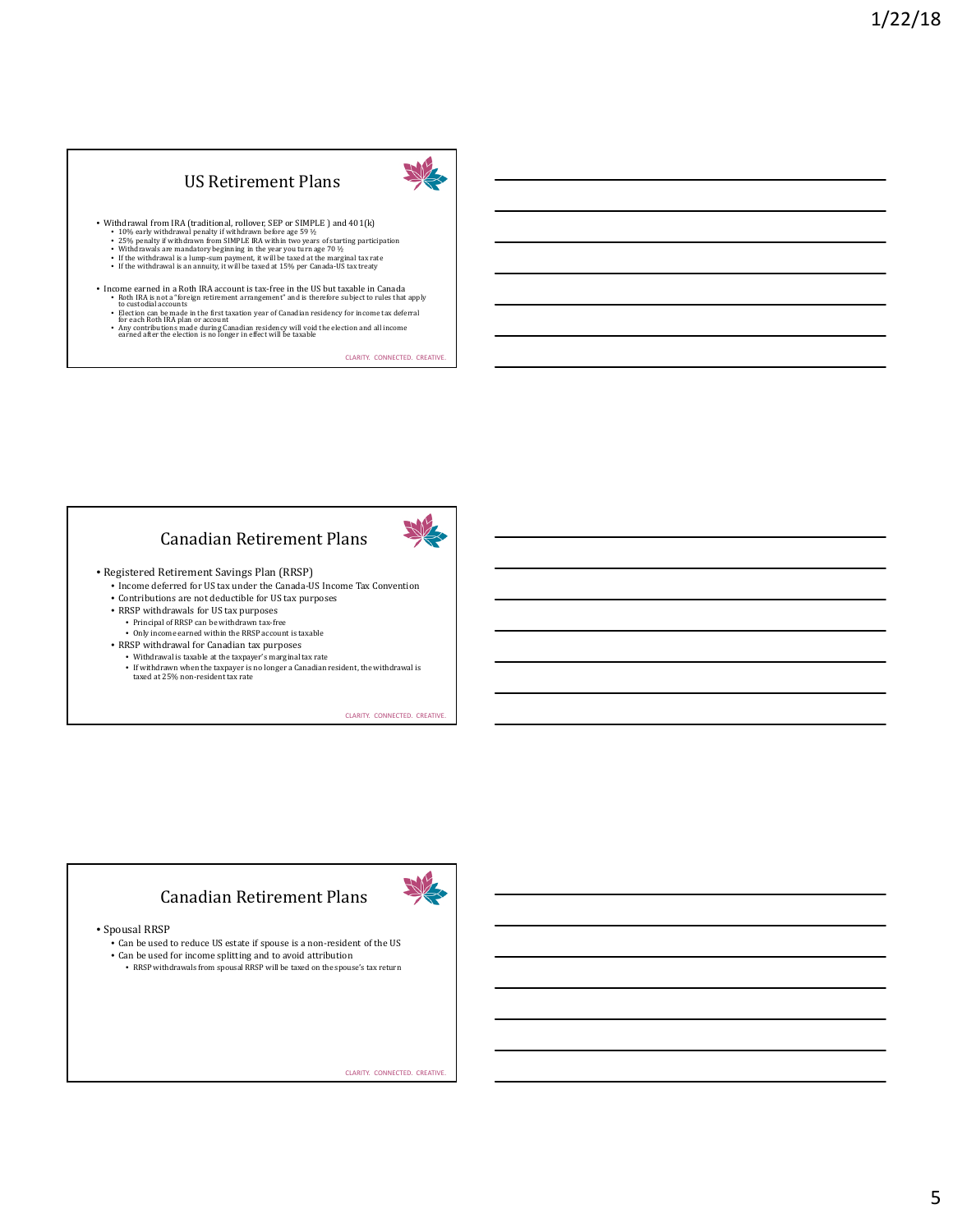## US and Canadian Social Security Benefits



- US and Canadian social security benefits received by taxpayers that are Canadian residents are not taxable in the United States based on US-Canada Tax Treaty
- If you cease Canadian residency and receive Canadian social security benefits while living in the US, the social security benefits are taxable in the US and not in Canada
- Canadian taxpayers who receive US social security benefits are taxed on 85% of the income at the taxpayer's marginal tax return in Canada

CLARITY. CONNECTED. CREATIVE.

## US Gifting Considerations



- Gift Tax
- Tax on the transfer of property by one individual to another while receiving nothing or less than full value in return • Gift tax return requirements
- If a US taxpayer gifts any property with a value greater than the annual gifting<br>limit, the taxpayer is required to file a gift tax return<br>• Gift tax is paid by the donor
- 
- 
- Annual Gift Tax Limit \$15,000 \$152,000 for NRA spouse
- 
- Filing a gift tax return to report amounts in excess of the annual gift tax limit will reduce a portion of the unified lifetime gift and estate tax exclusion amount

CLARITY. CONNECTED. CREATIVE.

## US Gifting Considerations

• Non-taxable gifts:

- Gifts in the amount below the annual exclusion
- Tuition paid directly to a qualifying educational organization for an individual
- Medical expenses paid to a care provider for an individual
- Gifts to your spouse (if spouse is a US person)
- Gifts to qualifying charities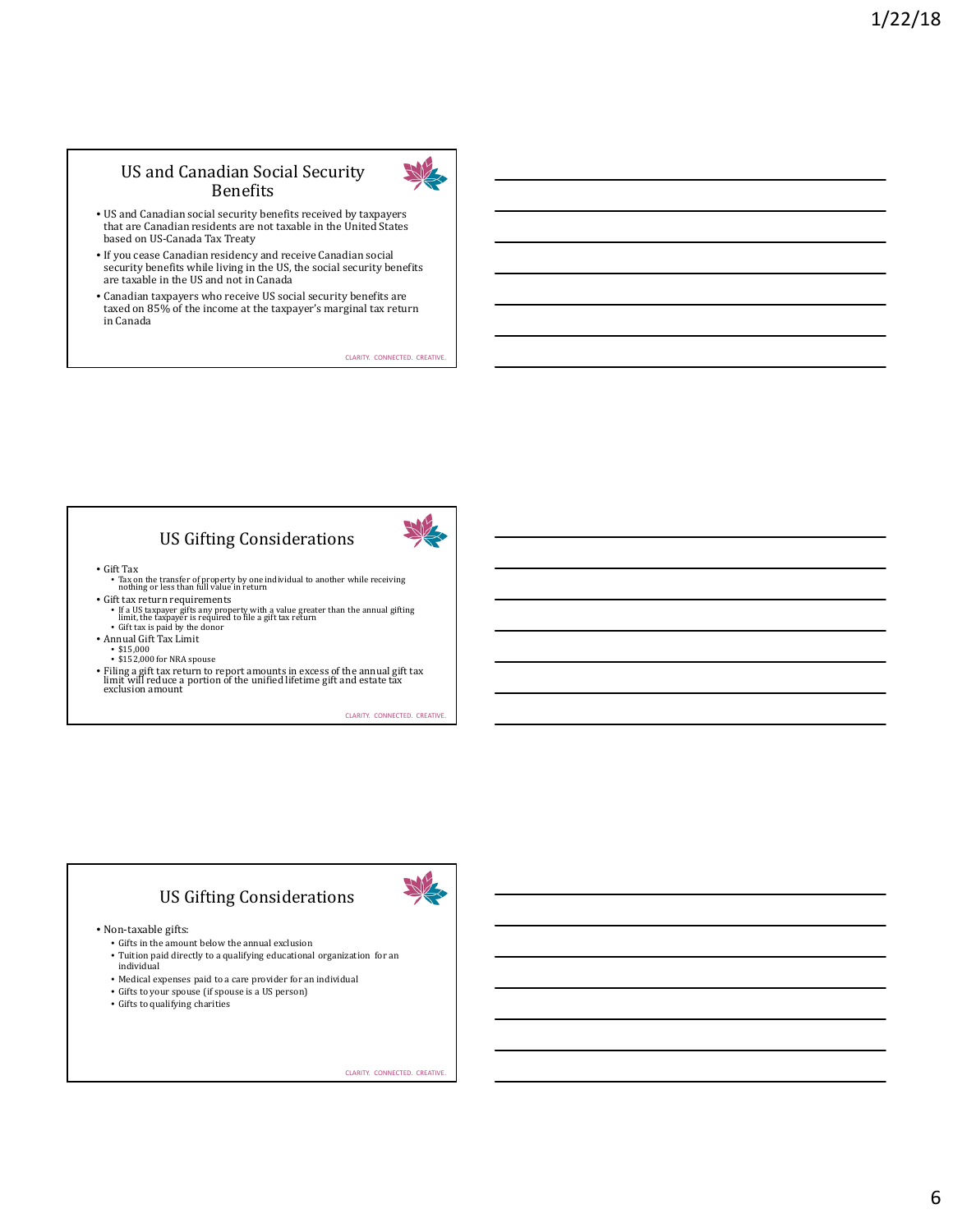## Canadian Gifting Considerations



• Taxation of Gifts • Deemed to have sold at fair market value and pay tax on the capital gain

 $\bullet$  Gifts to spouse and minor children  $\bullet$  Attribution rule apply to gifts to spouses and minor children

- 
- 
- 
- 
- Attribution rule apply to gifts to spouses and minor children<br>
Spouses Comparent Spouses can be transferred at cost basis<br>
Gifts to spouses can be transferred at cost basis<br>
Thome and capital gains from the proper
	- Capital gains will be considered capital gains of the minor children when property is sold

CLARITY. CONNECTED. CREATIVE.

## Estate Tax Considerations



- What is estate tax Tax on the transfer of the estate of the deceased person • Estate tax limit
- 2018: US\$11.2 million
- 
- Who needs to file an estate tax return
	- Any US citizen whose estate is valued at greater than the estate tax limit is subject to estate tax on worldwide assets
	- US green card holders who are domiciled in the US are subject to US estate and gift tax on worldwide assets
	- Taxpayer can be a resident for income tax purposes but not domiciled in the US for estate and gift tax purposes (depending on each individual taxpayer's circumstances)<br>• If the taxpayer is not domiciled in the US, the ta
	-

CLARITY. CONNECTED. CREATIVE.

# US Foreign Reporting Requirements



• Form 114 (FBAR)

- If the taxpayer holds, in aggregate, over US\$10,000 in non-US financial accounts Late filing penalty: US\$10,000
- Form 8938, Statement of Foreign Financial Assets
- If the taxpayer has non-US financial assets above the threshold (US\$):

| <b>Filing Status</b>         |                                   | <b>Taxpayers Living in the US</b> |                      | <b>Taxpayers Living Outside the US</b> |
|------------------------------|-----------------------------------|-----------------------------------|----------------------|----------------------------------------|
|                              | Last day of the Year              | Any time during the year          | Last day of the Year | Any time during the year               |
| <b>Unmarried</b>             | 50.000                            | 75,000                            | 200.000              | 300,000                                |
| Married Filing<br>Separately | 50,000                            | 75.000                            | 200,000              | 300,000                                |
| Married Filing Jointly       | 100.000                           | 150.000                           | 400.000              | 600.000                                |
|                              | • Late filing penalty: US\$10,000 |                                   |                      |                                        |
|                              |                                   |                                   |                      | CLARITY, CONNECTED, CREATIVE.          |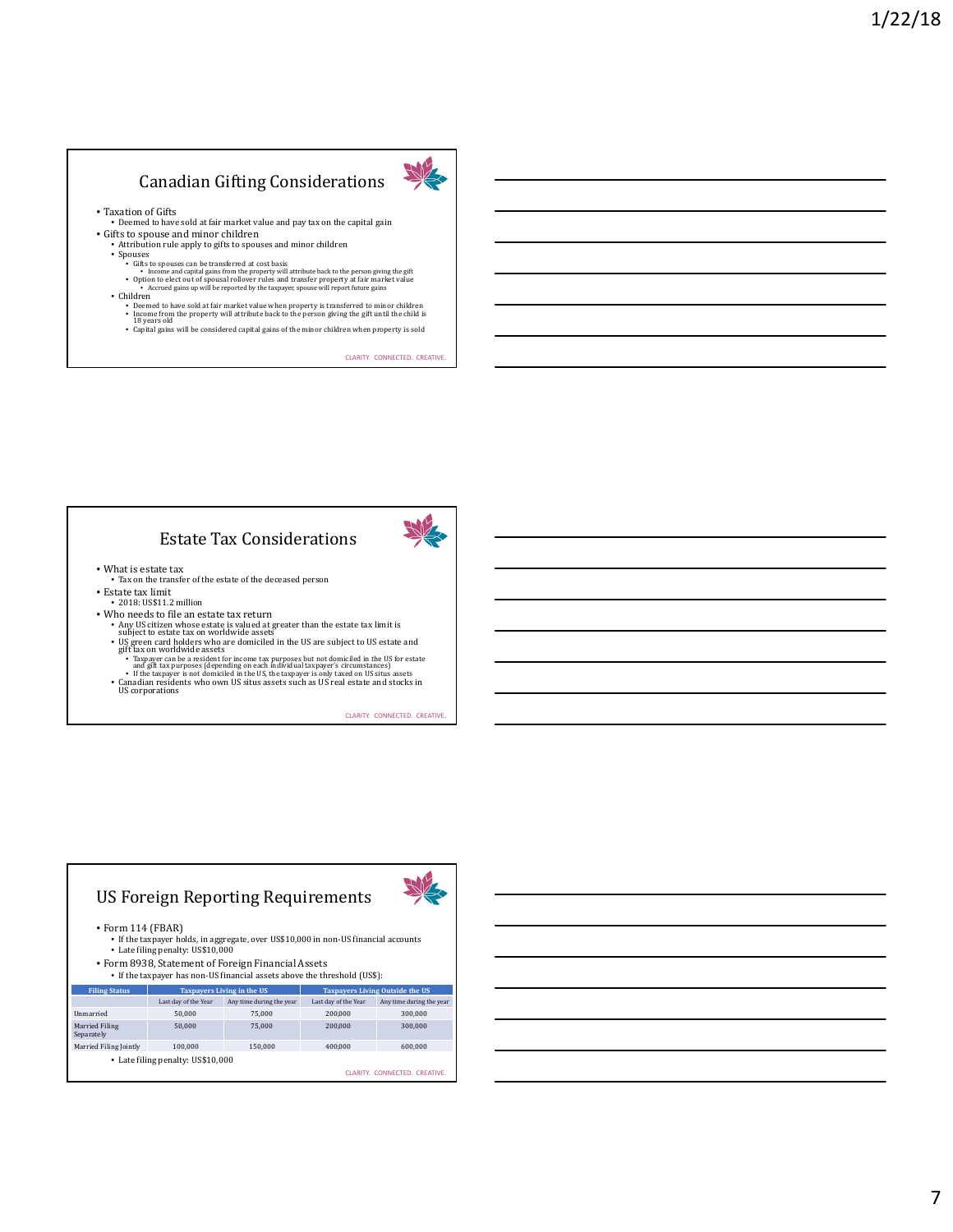## US Foreign Reporting Requirements



#### • Form 3520 and Form 3520A

- If the taxpayer owns, contributes or receives a distribution from a foreign trust
- Late filing penalty: US\$10,000 per form
- Form 8621, Information Return by a Shareholder of a PFIC
	- If the taxpayer has an ownership interest in a PFIC (non-US mutual fund)
	- Penalty: suspension in the statute of limitations with respect to the taxpayer's tax return

CLARITY. CONNECTED. CREATIVE.

## Canadian Foreign Reporting Requirements

- 
- T1135, Foreign Income Verification Statement<br>• Must be filed if:<br>• Canadian resident that, at any time during the year, owns specific foreign property costing more<br>than \$100,000
- Late filing penalty: \$25/day up to \$2500 T1134, Information Return Relating to Foreign Affiliates
- 
- Must be filed if:<br>• Canadian resident that, at any time during the year, owns at least 1% directly and combined with<br>• Late filing penalty: \$25/day up to \$2500<br>• Late filing penalty: \$25/day up to \$2500
- T1142, Information Return in Respect of Distributions From and Indebtedness to a Non-Resident Trust Must be filed if:
	-
	- Canadian resident received a distribution from a foreign trust or is indebted to a foreign trust Late filing penalty: \$25/day up to \$2500